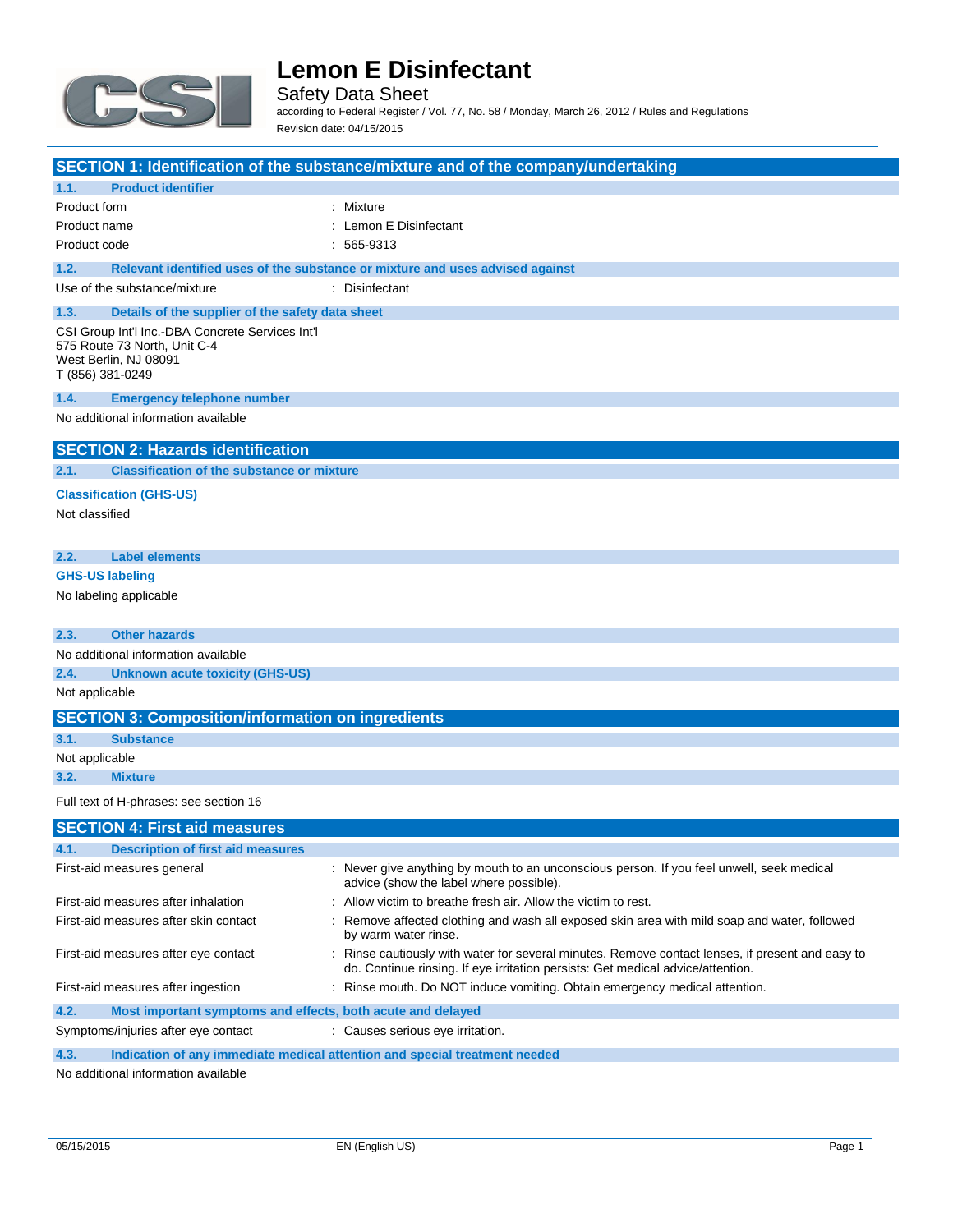Safety Data Sheet

according to Federal Register / Vol. 77, No. 58 / Monday, March 26, 2012 / Rules and Regulations

|                                                           | <b>SECTION 5: Firefighting measures</b>                             |                                                                                                                                                                                                              |
|-----------------------------------------------------------|---------------------------------------------------------------------|--------------------------------------------------------------------------------------------------------------------------------------------------------------------------------------------------------------|
| 5.1.                                                      | <b>Extinguishing media</b>                                          |                                                                                                                                                                                                              |
|                                                           | Suitable extinguishing media                                        | : Foam. Dry powder. Carbon dioxide. Water spray. Sand.                                                                                                                                                       |
|                                                           | Unsuitable extinguishing media                                      | : Do not use a heavy water stream.                                                                                                                                                                           |
| 5.2.                                                      | Special hazards arising from the substance or mixture               |                                                                                                                                                                                                              |
|                                                           | No additional information available                                 |                                                                                                                                                                                                              |
| 5.3.                                                      | <b>Advice for firefighters</b>                                      |                                                                                                                                                                                                              |
|                                                           | Firefighting instructions                                           | : Use water spray or fog for cooling exposed containers. Exercise caution when fighting any<br>chemical fire. Prevent fire-fighting water from entering environment.                                         |
|                                                           | Protection during firefighting                                      | Do not enter fire area without proper protective equipment, including respiratory protection.                                                                                                                |
|                                                           | <b>SECTION 6: Accidental release measures</b>                       |                                                                                                                                                                                                              |
| 6.1.                                                      | Personal precautions, protective equipment and emergency procedures |                                                                                                                                                                                                              |
| 6.1.1.                                                    | For non-emergency personnel                                         |                                                                                                                                                                                                              |
|                                                           | Emergency procedures                                                | : Evacuate unnecessary personnel.                                                                                                                                                                            |
| 6.1.2.                                                    | For emergency responders                                            |                                                                                                                                                                                                              |
|                                                           | Protective equipment                                                | : Equip cleanup crew with proper protection.                                                                                                                                                                 |
|                                                           | Emergency procedures                                                | : Ventilate area.                                                                                                                                                                                            |
| 6.2.                                                      | <b>Environmental precautions</b>                                    |                                                                                                                                                                                                              |
|                                                           |                                                                     | Prevent entry to sewers and public waters. Notify authorities if liquid enters sewers or public waters.                                                                                                      |
| 6.3.                                                      | Methods and material for containment and cleaning up                |                                                                                                                                                                                                              |
|                                                           | Methods for cleaning up                                             | : Soak up spills with inert solids, such as clay or diatomaceous earth as soon as possible. Collect<br>spillage. Store away from other materials.                                                            |
| 6.4.                                                      | <b>Reference to other sections</b>                                  |                                                                                                                                                                                                              |
| See Heading 8. Exposure controls and personal protection. |                                                                     |                                                                                                                                                                                                              |
|                                                           | <b>SECTION 7: Handling and storage</b>                              |                                                                                                                                                                                                              |
| 7.1.                                                      | <b>Precautions for safe handling</b>                                |                                                                                                                                                                                                              |
|                                                           | Precautions for safe handling                                       | : Wash hands and other exposed areas with mild soap and water before eating, drinking or<br>smoking and when leaving work. Provide good ventilation in process area to prevent formation<br>of vapor.        |
|                                                           | Hygiene measures                                                    | : Wash hands and forearms thoroughly after handling.                                                                                                                                                         |
| 7.2.                                                      | Conditions for safe storage, including any incompatibilities        |                                                                                                                                                                                                              |
|                                                           | Storage conditions                                                  | : Keep only in the original container in a cool, well ventilated place away from heat, hot surfaces,<br>sparks, open flame and other ignition sources. No smoking. Keep container closed when not in<br>use. |
|                                                           | Incompatible products                                               | Strong bases. Strong acids.                                                                                                                                                                                  |
|                                                           | Incompatible materials                                              | Sources of ignition. Direct sunlight.                                                                                                                                                                        |
| 7.3.                                                      | <b>Specific end use(s)</b>                                          |                                                                                                                                                                                                              |
| $\cdots$                                                  | $\cdots$                                                            |                                                                                                                                                                                                              |

No additional information available

| <b>SECTION 8: Exposure controls/personal protection</b> |                             |                |
|---------------------------------------------------------|-----------------------------|----------------|
| 8.1.                                                    | <b>Control parameters</b>   |                |
|                                                         | <b>Lemon E Disinfectant</b> |                |
| ACGIH                                                   |                             | Not applicable |
| <b>OSHA</b>                                             |                             | Not applicable |

| 8.2.<br><b>Exposure controls</b> |                                                                            |     |
|----------------------------------|----------------------------------------------------------------------------|-----|
| Personal protective equipment    | : Avoid all unnecessary exposure.                                          |     |
|                                  |                                                                            |     |
| Hand protection                  | : Wear protective gloves/eye protection/face protection protective gloves. |     |
| Eye protection                   | : Chemical goggles or safety glasses.                                      |     |
| Respiratory protection           | : Wear appropriate mask.                                                   |     |
|                                  |                                                                            |     |
| 05/15/2015                       | EN (English US)                                                            | 2/5 |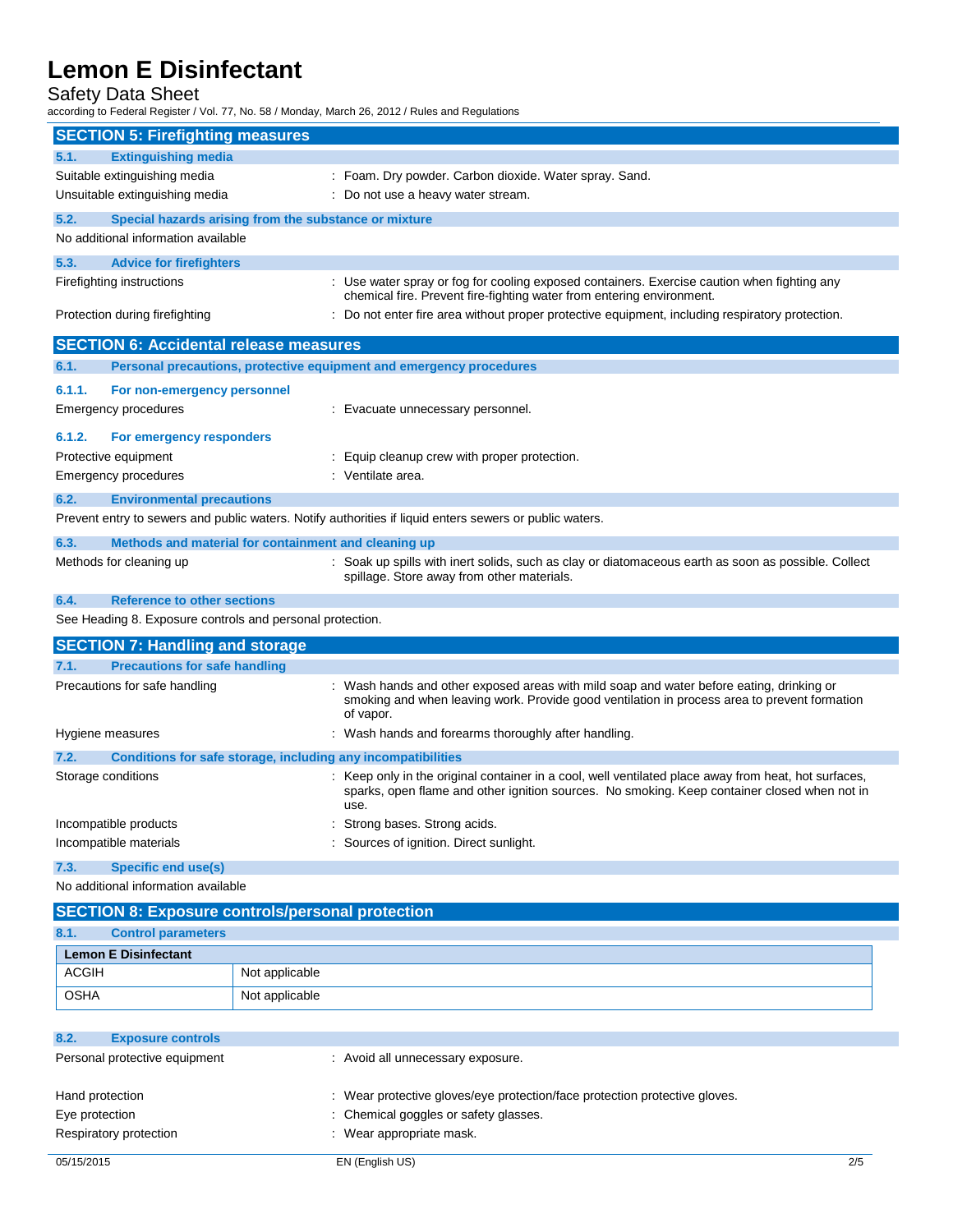Safety Data Sheet

according to Federal Register / Vol. 77, No. 58 / Monday, March 26, 2012 / Rules and Regulations

Other information **Other information** : Do not eat, drink or smoke during use. **SECTION 9: Physical and chemical properties 9.1. Information on basic physical and chemical properties** Physical state : Liquid Color : Yellow Odor : lemon odor : lemon odor Odor threshold **in the state of the state of the state of the state of the state of the state of the state of the state of the state of the state of the state of the state of the state of the state of the state of the stat** pH : 10 Melting point **in the case of the case of the case of the case of the case of the case of the case of the case of the case of the case of the case of the case of the case of the case of the case of the case of the case of** Freezing point **in the case of the Contract Contract Contract Contract Contract Contract Contract Contract Contract Contract Contract Contract Contract Contract Contract Contract Contract Contract Contract Contract Contrac** Boiling point : 212 - 220 °F Flash point : ≥ 200 °F Relative evaporation rate (butyl acetate=1) : No data available Flammability (solid, gas) **in the set of the set of the set of the set of the set of the set of the set of the set of the set of the set of the set of the set of the set of the set of the set of the set of the set of the s** Explosion limits **Explosion** limits **Explosion** limits **Explosion** in the set of  $\mathbb{R}$  and  $\mathbb{R}$  and  $\mathbb{R}$  are set of  $\mathbb{R}$  and  $\mathbb{R}$  are set of  $\mathbb{R}$  and  $\mathbb{R}$  are set of  $\mathbb{R}$  and  $\mathbb{R}$  are set Explosive properties **in the set of the set of the set of the set of the set of the set of the set of the set of the set of the set of the set of the set of the set of the set of the set of the set of the set of the set of** Oxidizing properties **in the contract of the Contract Contract Contract Contract Contract Contract Contract Contract Contract Contract Contract Contract Contract Contract Contract Contract Contract Contract Contract Contra** Vapor pressure in the set of the set of the set of the Vapor pressure in the Vapor pressure Relative density in the set of the set of the set of the set of the set of the set of the set of the set of the set of the set of the set of the set of the set of the set of the set of the set of the set of the set of the Relative vapor density at 20 °C : Same as water Solubility : Soluble in water. Water: Solubility in water of component(s) of the mixture : • : 22 g/100ml • : • : 103 g/100ml • : 42 g/100ml • : 66 g/100ml Log Pow : No data available Log Kow **: No data available** Auto-ignition temperature **interest and the Contract Contract Auto-** : No data available Decomposition temperature : No data available Viscosity : No data available Viscosity, kinematic **intervalse in the Contract of Contract Available** : No data available Viscosity, dynamic **intervalse in the Contract of Contract Available** : No data available **9.2. Other information** No additional information available

|                                        | <b>SECTION 10: Stability and reactivity</b>          |                  |  |
|----------------------------------------|------------------------------------------------------|------------------|--|
| 10.1.                                  | <b>Reactivity</b>                                    |                  |  |
|                                        | No additional information available                  |                  |  |
| 10.2.                                  | <b>Chemical stability</b>                            |                  |  |
|                                        | Stable under normal conditions. Not established.     |                  |  |
| 10.3.                                  | <b>Possibility of hazardous reactions</b>            |                  |  |
| Not established.                       |                                                      |                  |  |
| 10.4.                                  | <b>Conditions to avoid</b>                           |                  |  |
|                                        | Direct sunlight. Extremely high or low temperatures. |                  |  |
| 10.5.                                  | <b>Incompatible materials</b>                        |                  |  |
| Strong acids. Strong bases.            |                                                      |                  |  |
| 10.6.                                  | <b>Hazardous decomposition products</b>              |                  |  |
| Fume, Carbon monoxide, Carbon dioxide. |                                                      |                  |  |
|                                        | <b>SECTION 11: Toxicological information</b>         |                  |  |
| 11.1.                                  | Information on toxicological effects                 |                  |  |
| Acute toxicity                         |                                                      | : Not classified |  |
|                                        |                                                      |                  |  |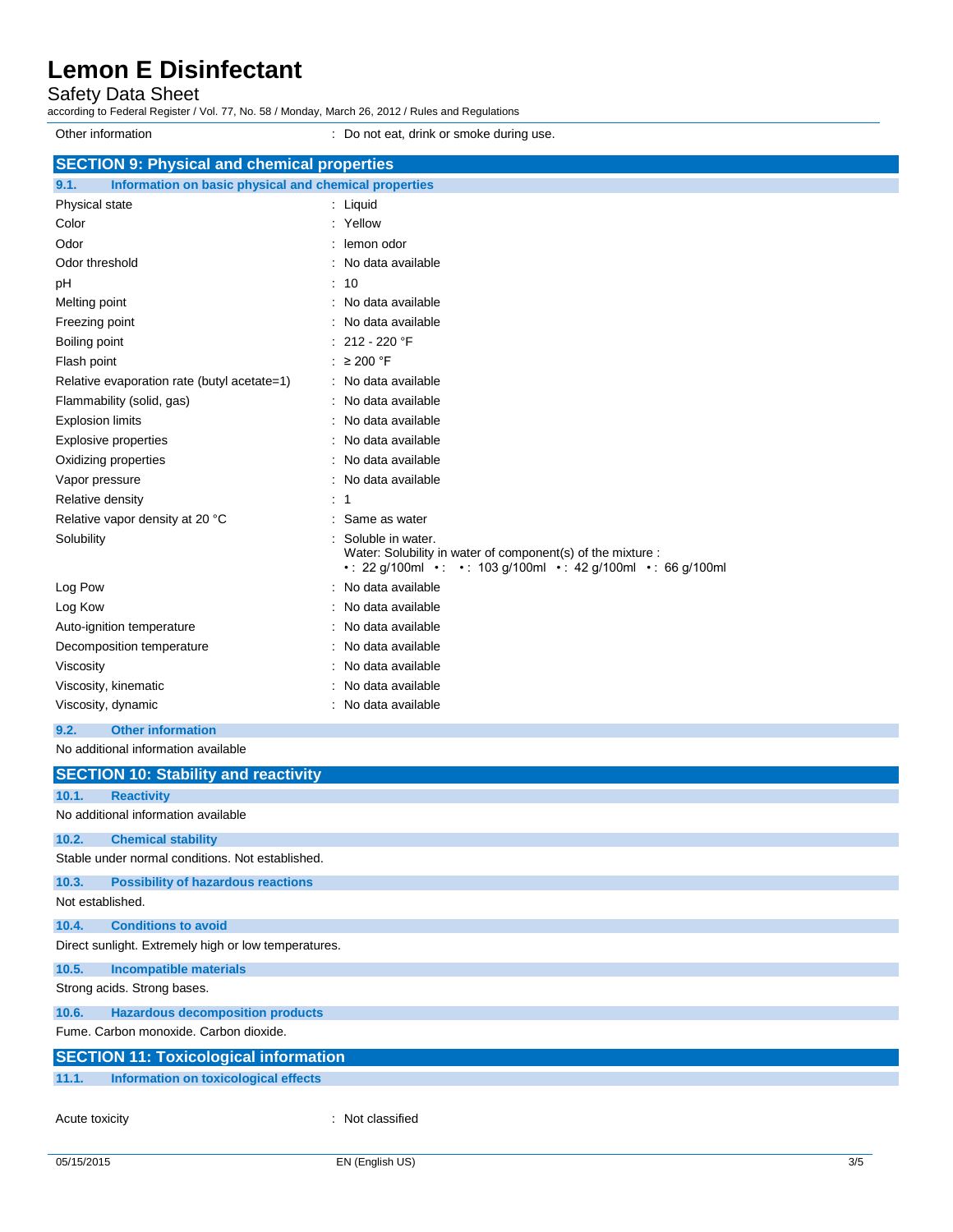## Safety Data Sheet

according to Federal Register / Vol. 77, No. 58 / Monday, March 26, 2012 / Rules and Regulations

| Skin corrosion/irritation                              | : Not classified                                                    |
|--------------------------------------------------------|---------------------------------------------------------------------|
|                                                        | pH: 10                                                              |
| Serious eye damage/irritation                          | : Not classified                                                    |
|                                                        | pH: 10                                                              |
| Respiratory or skin sensitization                      | : Not classified                                                    |
| Germ cell mutagenicity                                 | : Not classified                                                    |
| Carcinogenicity                                        | : Not classified                                                    |
| Reproductive toxicity                                  | : Not classified                                                    |
| Specific target organ toxicity (single exposure)       | : Not classified                                                    |
| Specific target organ toxicity (repeated<br>exposure)  | : Not classified                                                    |
| Aspiration hazard                                      | : Not classified                                                    |
| Potential Adverse human health effects and<br>symptoms | : Based on available data, the classification criteria are not met. |
| Symptoms/injuries after eye contact                    | : Causes serious eye irritation.                                    |

## **SECTION 12: Ecological information 12.1. Toxicity** No additional information available

### **12.2. Persistence and degradability**

| <b>Lemon E Disinfectant</b>               |                                                      |  |
|-------------------------------------------|------------------------------------------------------|--|
| Persistence and degradability             | Not established.                                     |  |
| 12.3.<br><b>Bioaccumulative potential</b> |                                                      |  |
| <b>Lemon E Disinfectant</b>               |                                                      |  |
| Bioaccumulative potential                 | Not established.                                     |  |
|                                           |                                                      |  |
| 12.4.<br><b>Mobility in soil</b>          |                                                      |  |
| No additional information available       |                                                      |  |
| 12.5.<br><b>Other adverse effects</b>     |                                                      |  |
| Effect on the global warming              | : No known ecological damage caused by this product. |  |

| Other information |                                            | : Avoid release to the environment.                                       |
|-------------------|--------------------------------------------|---------------------------------------------------------------------------|
|                   | <b>SECTION 13: Disposal considerations</b> |                                                                           |
| 13.1.             | Waste treatment methods                    |                                                                           |
|                   | Waste disposal recommendations             | : Dispose in a safe manner in accordance with local/national regulations. |
|                   | Ecology - waste materials                  | : Avoid release to the environment.                                       |

## **SECTION 14: Transport information**

| : No supplementary information available. |
|-------------------------------------------|
|                                           |
|                                           |

### **ADR**

No additional information available

### **Transport by sea**

No additional information available

#### **Air transport**

No additional information available